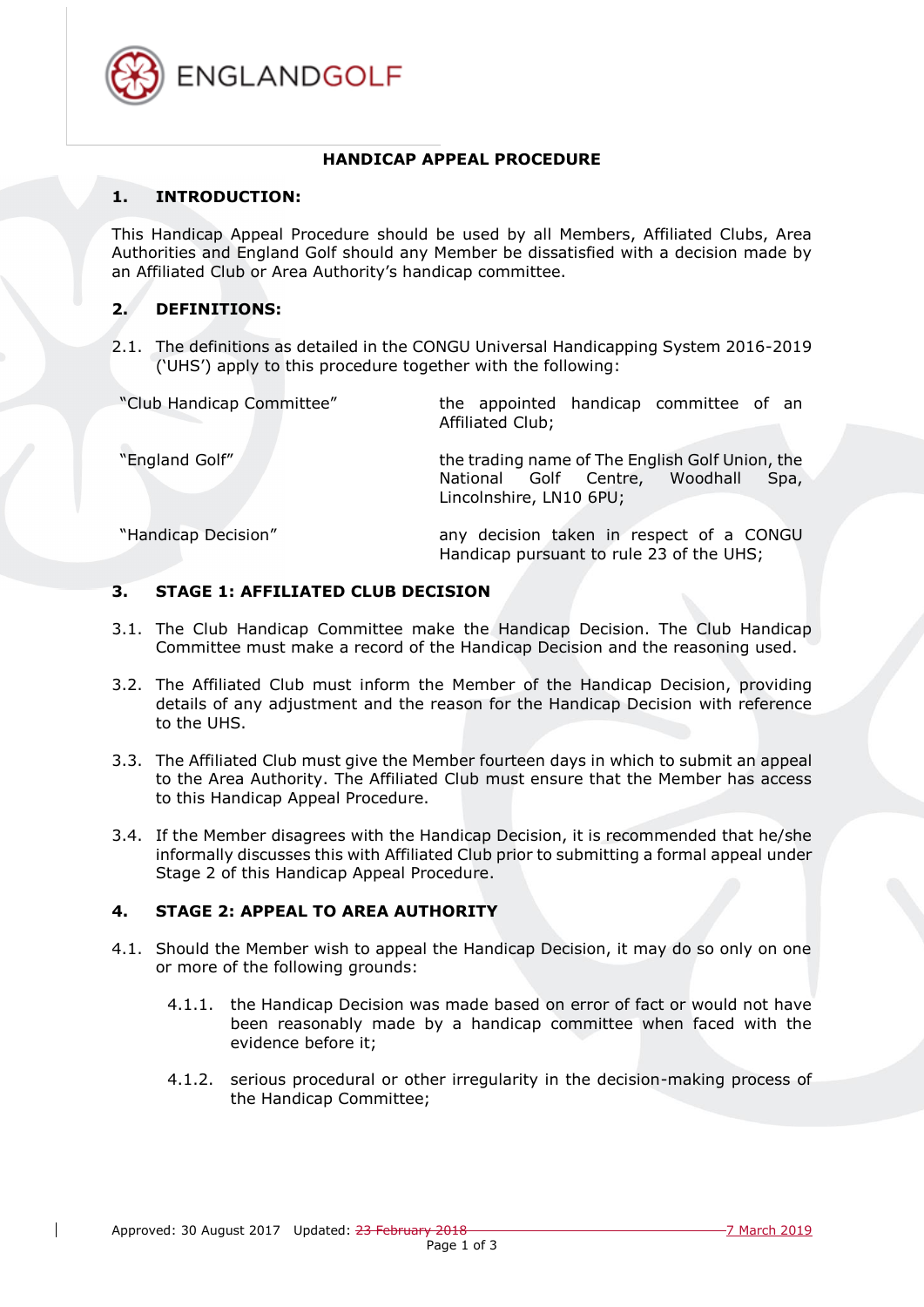

- 4.1.3. significant and relevant new evidence has become available which was not available before the Handicap Decision was made but, had it been available, may have caused the Handicap Committee to reach a materially different decision;
- 4.1.4. the Handicap Decision was manifestly unreasonable in the light of the facts before the Handicap Committee; and/or
- 4.1.5. the Handicap Decision was inconsistent with or contrary to the UHS.
- 4.2. The Member must submit a notice of appeal to the Area Authority. The Member must send a copy of the notice of appeal to his/her Affiliated Club.
- 4.3. The notice of appeal must:
	- 4.3.1. state the date and details of the Handicap Decision against which the appeal is lodged;
	- 4.3.2. state the grounds of appeal relied upon in accordance with clause [4.1](#page-0-0) above;
	- 4.3.3. set out the details upon which the appeal is based and include any supporting documentation upon which the Member will rely; and
	- 4.3.4. identify whether he/she seeks for the Area Authority to consider the appeal on paper or in a hearing with the Member present. If the Member wishes the appeal to be considered in a hearing, then he/she must also enclose a cheque in the sum of £150.
- 4.4. The Area Authority must acknowledge receipt of the notice of appeal and confirm with the Member and Affiliated Club whether the appeal will be considered on a paperwork basis or at a hearing. In either case, the appeal must be heard and the decision communicated to the Member and Affiliated Club within 28 days of receipt of the notice of appeal by the Area Authority.
- 4.5. The conduct of appeal proceedings will be in accordance with the principles of natural justice as determined by and consistent with English Law.
- 4.6. If the Member has requested that the appeal be heard at a hearing and lodged a  $£150$  fee, it shall be left to the Area Authority's discretion to determine if the fee should be returned (either in part or in full) to the Member at the conclusion of the appeal.

## <span id="page-1-2"></span><span id="page-1-1"></span>**5. STAGE 3: APPEAL TO ENGLAND GOLF**

- <span id="page-1-0"></span>5.1. The Member or the Affiliated Club may appeal the decision of the Area Authority to England Golf only on one or more of the following grounds:
	- 5.1.1. the appeal decision was made based on error of fact or would not have been reasonably made by an Area Authority when faced with the evidence before it;
	- 5.1.2. serious procedural or other irregularity in the decision-making process of the Area Authority;